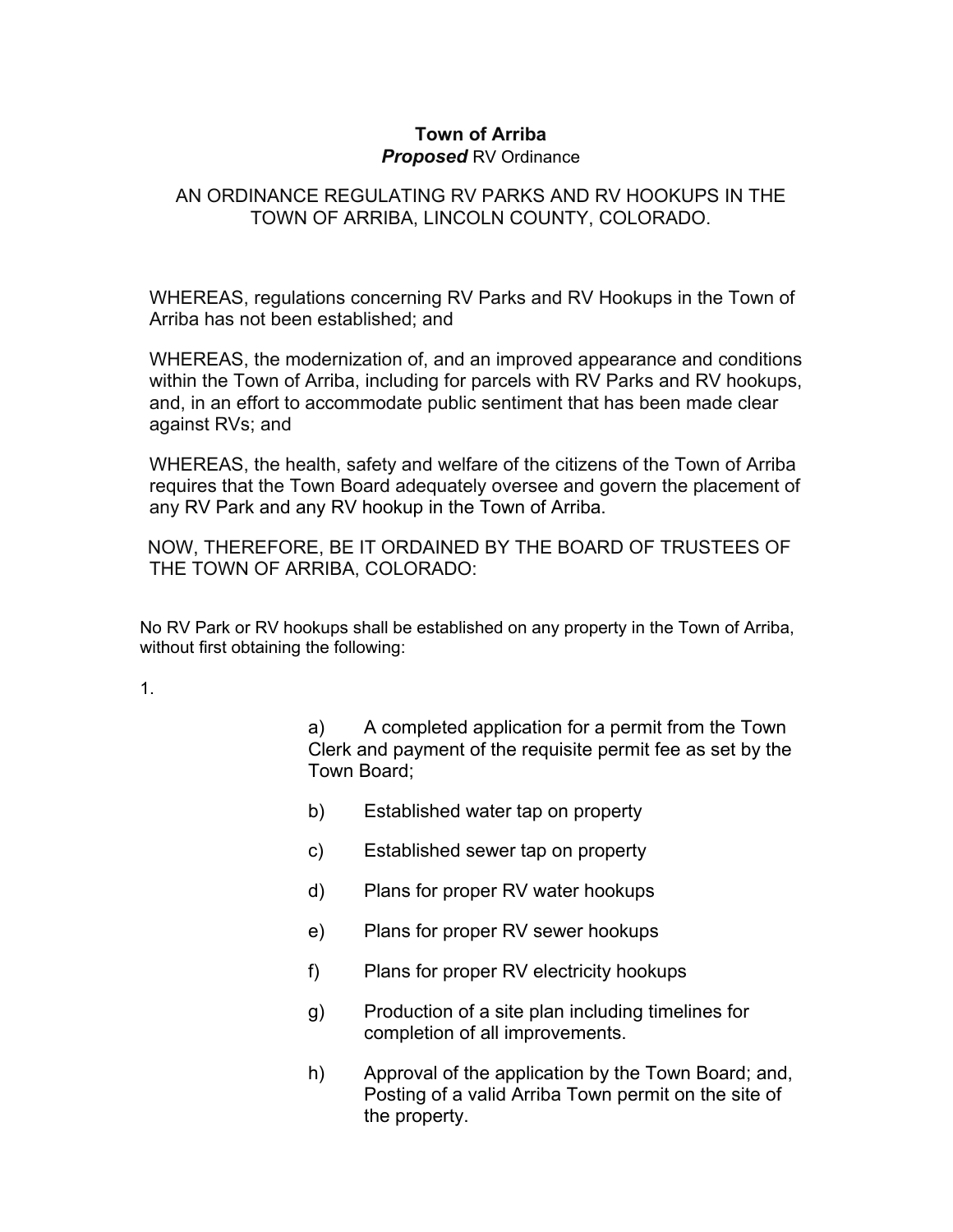## **2. Permits**

A permit is required for at least 1 active RV Hookup and up to 3 active RV Hookups. Active hookup means that there is an RV at the hookup spot at any time. If there are more than 3 active RV hookups on a property, the property owner is required to apply for additional permits.

Permits are approved at the discretion of the Town Board.

Permits must be renewed every 6 months from the date of issuance.

### **3. Charges**

Each RV hookup will be charged \$5 a month for sewer.

Property should have an established and active water tap and an established and active sewer tap which will be charged the regular town water and sewer rates, or, if there is a RV Park rate established, property will be charged accordingly.

Tap fees are not required for RV hookups on a property as they do not count as taps.

The Property Owner is responsible for any and all fees.

### **4. RV Hookups**

RV Hookups must be installed correctly and inspected by a licensed inspector approved by the Town before water or sewer service may begin.

RV's being used as a home dwelling on any property in the Town of Arriba must have their own designated hookups. RV's are not allowed to access the Town's water system or sewer system in any other manner.

## **5. Parking**

RVs must remain movable, RVs can be stabilized but not permanently blocked.

Parking an RV on Town right of way for any length of time will not be allowed or tolerated.

### This ordinance does not apply to uninhabited RVs that are being stored on personal property.

6. In its discretion, the Town Board may request additional reasonable information or evidence to be provided from the Applicant in support of the Application which may include, without limitation, photographs, inspection reports, receipts, title records and other information which the Town Board deems reasonable and convenient to aid in its determination and decision regarding the Application. In such a case, the Applicant shall provide all requested information or evidence within sixty days of the request.

7. The Town Board will review and assess all applications under this Ordinance within 90 days of the date of submission of a complete application. Applications and permits shall only be approved by a majority vote of the Town Board.